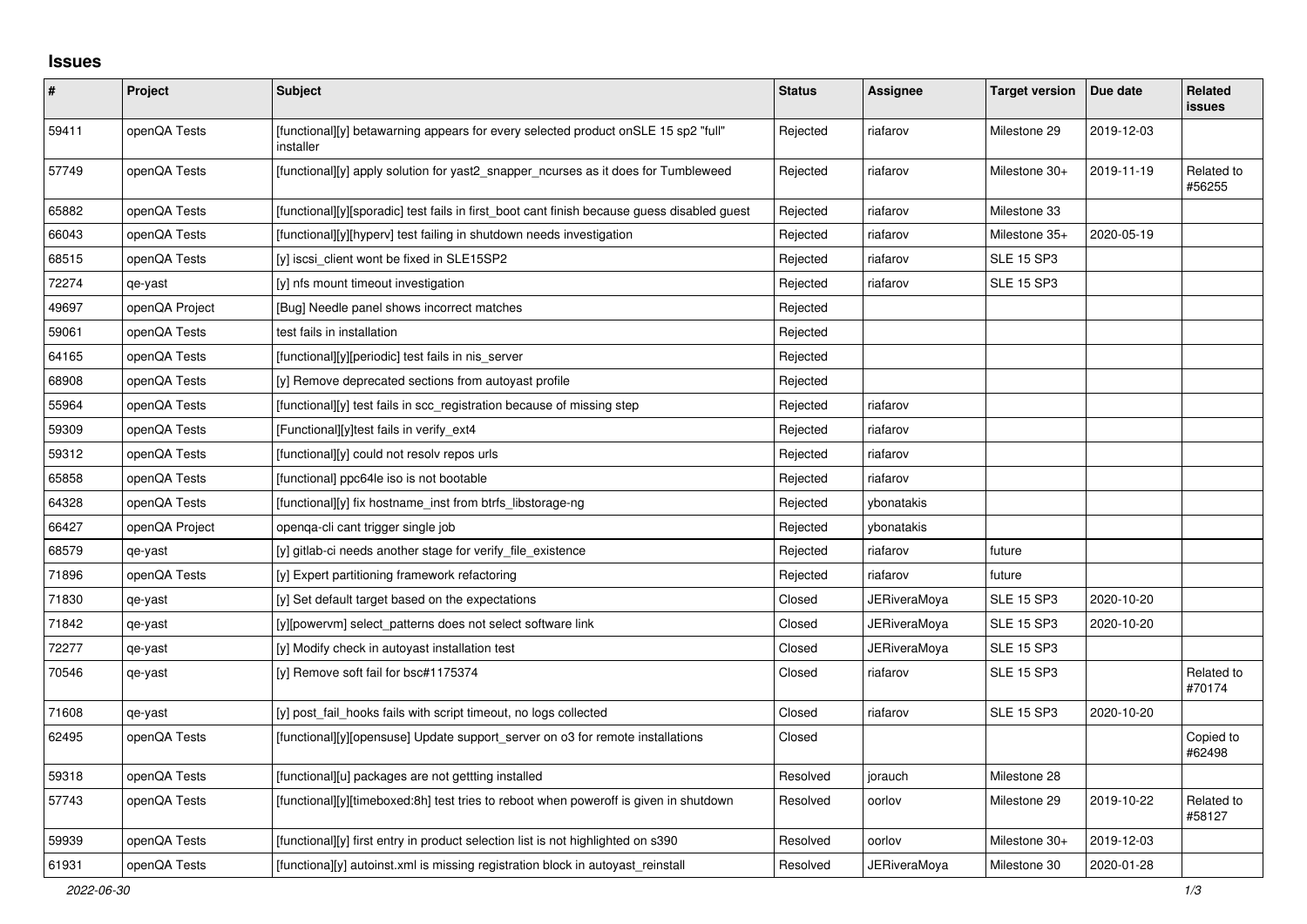| #      | Project            | <b>Subject</b>                                                                                           | <b>Status</b> | <b>Assignee</b>     | <b>Target version</b> | Due date   | Related<br>issues                             |
|--------|--------------------|----------------------------------------------------------------------------------------------------------|---------------|---------------------|-----------------------|------------|-----------------------------------------------|
| 60230  | openQA Tests       | [functional][y] test fails in system_role                                                                | Resolved      | riafarov            | Milestone 30          |            | Related to<br>#60041                          |
| 62096  | openQA Tests       | [functional][y][opensuse][timeboxed:16h] remote intallation doesnt communicate correctly<br>after reboot | Resolved      | ybonatakis          | Milestone 31          | 2020-01-28 |                                               |
| 62498  | openQA Tests       | [functional][y][opensuse] Update support_server on o3 for remote installations                           | Resolved      | <b>JERiveraMoya</b> | Milestone 32          | 2020-02-11 | Copied from<br>#62495                         |
| 62690  | openQA Tests       | [functional][y][timeboxed:8h] finish btn is disabled in Installation Completed                           | Resolved      | mloviska            | Milestone 32          | 2020-02-25 |                                               |
| 65891  | openQA Tests       | [functional][y] fix first_boot on ipmi                                                                   | Resolved      | oorlov              | <b>SLE 15 SP2</b>     | 2020-05-19 |                                               |
| 67285  | openQA Tests       | [y] Adjust installation in autoyast_salt to the recent changes                                           | Resolved      | ybonatakis          | <b>SLE 15 SP2</b>     | 2020-06-16 |                                               |
| 71722  | openQA Tests       | [y] test fails in yast2_i                                                                                | Resolved      | JERiveraMoya        | <b>SLE 15 SP3</b>     | 2020-10-06 |                                               |
| 68152  | openQA Tests       | [y] Revert Negative Lookhead for 'nothing provides /bin/sh'                                              | Resolved      | riafarov            | <b>SLE 15 SP3</b>     |            |                                               |
| 70228  | openQA Tests       | [y] restore checkmedia tests in YaST group for virtualization                                            | Resolved      | riafarov            | <b>SLE 15 SP3</b>     | 2020-09-08 |                                               |
| 70693  | openQA Tests       | [y][fast] test fails in validate_mirror_repos                                                            | Resolved      | riafarov            | <b>SLE 15 SP3</b>     | 2020-09-08 |                                               |
| 70237  | openQA Tests       | [y] Add validations for textmode of ppc64le                                                              | Resolved      | syrianidou_sofia    | <b>SLE 15 SP3</b>     | 2020-10-06 |                                               |
| 69142  | qe-yast            | [y] Adjust bootloader for MM on aarch64                                                                  | Resolved      | ybonatakis          | <b>SLE 15 SP3</b>     | 2020-08-11 |                                               |
| 54041  | openQA Project     | test terminates in openqa in scenario with raid partitioning                                             | Resolved      | okurz               |                       |            |                                               |
| 55949  | openQA Tests       | [functional][y] yaml schedulers are not found                                                            | Resolved      | riafarov            |                       |            |                                               |
| 59012  | openQA Tests       | [functional][y] test fails in yast_sysconfig                                                             | Resolved      | riafarov            |                       |            |                                               |
| 61100  | openQA Tests       | [functional][y] test fails in scc_registration                                                           | Resolved      | riafarov            |                       |            |                                               |
| 55151  | openQA Project     | [functional][y] provide message explaining the failure in script run                                     | Resolved      | ybonatakis          |                       | 2019-10-08 |                                               |
| 69862  | openQA Tests       | [y] supportserver_generator_from_hdd fails for x86_64                                                    | Resolved      | ybonatakis          |                       | 2020-08-25 |                                               |
| 112442 | openQA auto review | auto_review:"'systemctl --no-pager start slurmctld' failed":force_result:softfailed                      | Resolved      | ybonatakis          |                       |            |                                               |
| 91941  | openQA Tests       | [qac] test fails in docker_runc                                                                          | Resolved      | ybonatakis          |                       |            |                                               |
| 108581 | openQA Tests       | False softfails in scc_registration                                                                      | Resolved      | ybonatakis          |                       |            |                                               |
| 58319  | openQA Project     | [openqa-client] make --form visible in the help output                                                   | Resolved      | mkittler            | Done                  |            |                                               |
| 65088  | openQA Tests       | [functional][y] Verify writing conflict from YaST in 70-yast.conf                                        | Resolved      |                     | future                | 2020-07-14 | Copied from<br>#61073                         |
| 70726  | openQA Tests       | [y] Generate dud file dynamically instead of relying on urls                                             | Resolved      | <b>JERiveraMoya</b> | future                | 2020-09-22 |                                               |
| 68146  | openQA Project     | Implement colored and interactive logs                                                                   | Resolved      | okurz               | future                |            | Related to<br>#34978,<br>Related to<br>#16180 |
| 64731  | openQA Tests       | [functional][y] generate TW image with wicked and use it in yast2 cmdline and nis MM<br>test suites      | Resolved      | oorlov              | future                | 2020-05-19 | Copied from<br>#61901                         |
| 68143  | openQA Project     | [y] Implement navigation to the schedule from the job                                                    | Resolved      | ybonatakis          | future                | 2020-06-30 |                                               |